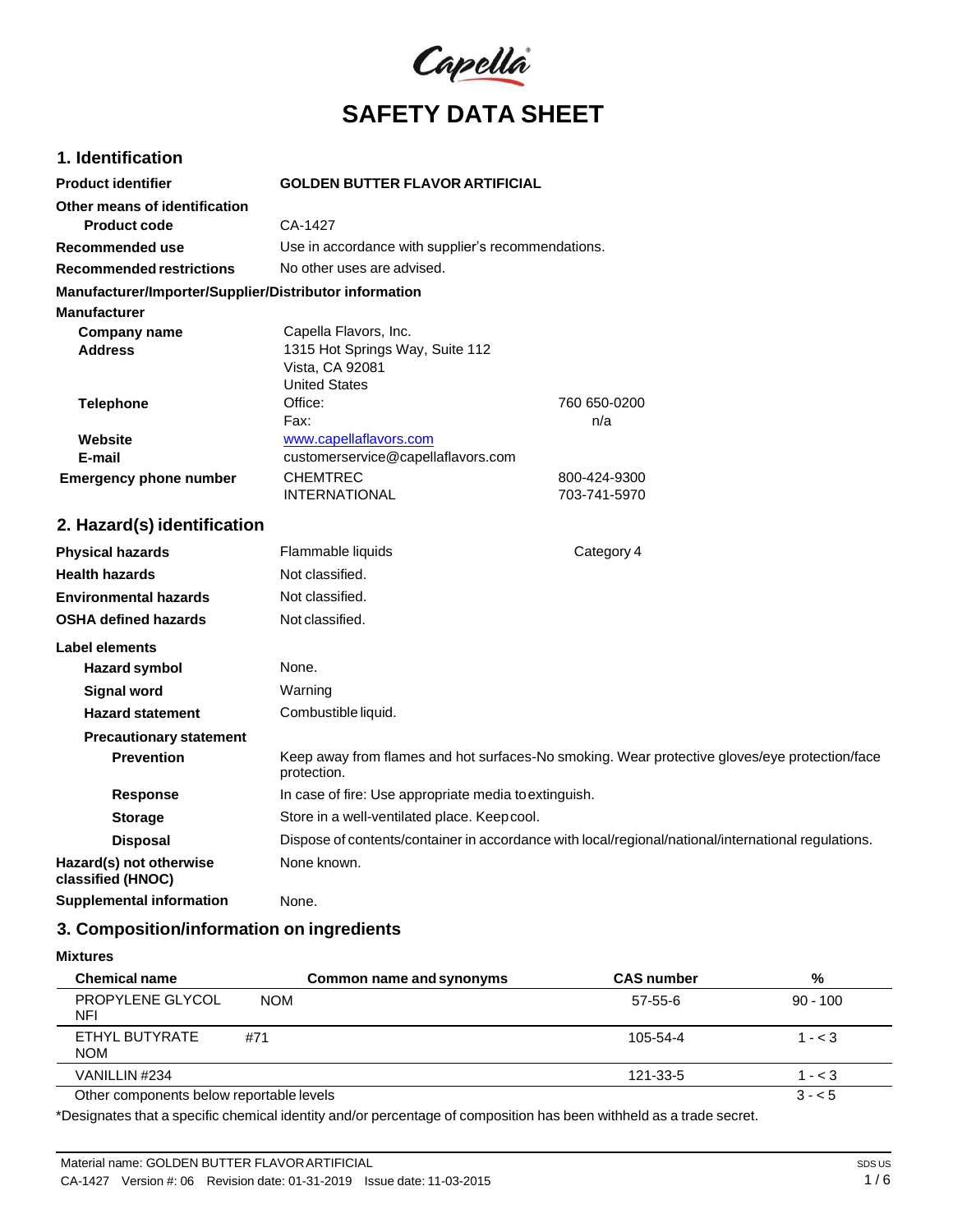# **4. First-aid measures**

| <b>Inhalation</b>                                                            | Move to fresh air. Call a physician if symptoms develop or persist.                                                 |
|------------------------------------------------------------------------------|---------------------------------------------------------------------------------------------------------------------|
|                                                                              |                                                                                                                     |
| <b>Skin contact</b>                                                          | Wash off with soap and water. Get medical attention if irritation develops and persists.                            |
| Eye contact                                                                  | Rinse with water. Get medical attention if irritation develops and persists.                                        |
| Ingestion                                                                    | Rinse mouth. Get medical attention if symptoms occur.                                                               |
| <b>Most important</b><br>symptoms/effects, acute and<br>delayed              | Direct contact with eyes may cause temporary irritation.                                                            |
| Indication of immediate<br>medical attention and special<br>treatment needed | Provide general supportive measures and treat symptomatically.                                                      |
| <b>General information</b>                                                   | Ensure that medical personnel are aware of the material(s) involved, and take precautions to<br>protect themselves. |
| 5. Fire-fighting measures                                                    |                                                                                                                     |

| Suitable extinguishing media                                     | Water fog. Alcohol resistant foam. Dry chemical powder. Carbon dioxide (CO2).                                                                                     |
|------------------------------------------------------------------|-------------------------------------------------------------------------------------------------------------------------------------------------------------------|
| Unsuitable extinguishing<br>media                                | Do not use water jet as an extinguisher, as this will spread the fire.                                                                                            |
| Specific hazards arising from<br>the chemical                    | The product is combustible, and heating may generate vapors which may form explosive vapor/air<br>mixtures. During fire, gases hazardous to health may be formed. |
| Special protective equipment<br>and precautions for firefighters | Self-contained breathing apparatus and full protective clothing must be worn in case of fire.                                                                     |
| <b>Fire fighting</b><br>equipment/instructions                   | In case of fire and/or explosion do not breathe fumes. Move containers from fire area if you can do<br>so without risk.                                           |
| <b>Specific methods</b>                                          | Use standard firefighting procedures and consider the hazards of other involved materials.                                                                        |
| <b>General fire hazards</b>                                      | Combustible liquid.                                                                                                                                               |

# **6. Accidental release measures**

| Personal precautions,<br>protective equipment and<br>emergency procedures | Keep unnecessary personnel away. Keep people away from and upwind of spill/leak. Eliminate all<br>ignition sources (no smoking, flares, sparks, or flames in immediate area). Wear appropriate<br>protective equipment and clothing during clean-up. Ensure adequate ventilation. Local authorities<br>should be advised if significant spillages cannot be contained. For personal protection, see section<br>8 of the SDS. |
|---------------------------------------------------------------------------|------------------------------------------------------------------------------------------------------------------------------------------------------------------------------------------------------------------------------------------------------------------------------------------------------------------------------------------------------------------------------------------------------------------------------|
| Methods and materials for<br>containment and cleaning up                  | Use water spray to reduce vapors or divert vapor cloud drift. Eliminate all ignition sources (no<br>smoking, flares, sparks, or flames in immediate area). Keep combustibles (wood, paper, oil, etc.)<br>away from spilled material.                                                                                                                                                                                         |
|                                                                           | Large Spills: Stop the flow of material, if this is without risk. Dike the spilled material, where this is<br>possible. Use a non-combustible material like vermiculite, sand or earth to soak up the product<br>and place into a container for later disposal. Following product recovery, flush area with water.                                                                                                           |
|                                                                           | Small Spills: Absorb with earth, sand or other non-combustible material and transfer to containers<br>for later disposal. Clean surface thoroughly to remove residual contamination.                                                                                                                                                                                                                                         |
|                                                                           | Never return spills to original containers for re-use. For waste disposal, see section 13 of the SDS.                                                                                                                                                                                                                                                                                                                        |
| <b>Environmental precautions</b>                                          | Avoid discharge into drains, water courses or onto the ground.                                                                                                                                                                                                                                                                                                                                                               |
| 7. Handling and storage                                                   |                                                                                                                                                                                                                                                                                                                                                                                                                              |
| Precautions for safe handling                                             | Keep away from open flames, hot surfaces and sources of ignition. When using do not smoke.<br>Avoid prolonged exposure. Provide adequate ventilation. Wear appropriate personal protective<br>equipment. Observe good industrial hygiene practices.                                                                                                                                                                          |
| Conditions for safe storage,<br>including any incompatibilities           | Keep away from heat, sparks and open flame. Store in a cool, dry place out of direct sunlight.<br>Store in tightly closed container. Store in a well-ventilated place. Keep in an area equipped with<br>sprinklers. Store away from incompatible materials (see Section 10 of the SDS).                                                                                                                                      |

# **8. Exposure controls/personal protection**

#### **Occupational exposure limits**

The following constituents are the only constituents of the product which have a PEL, TLV or other recommended exposure limit. At this time, the other constituents have no known exposure limits.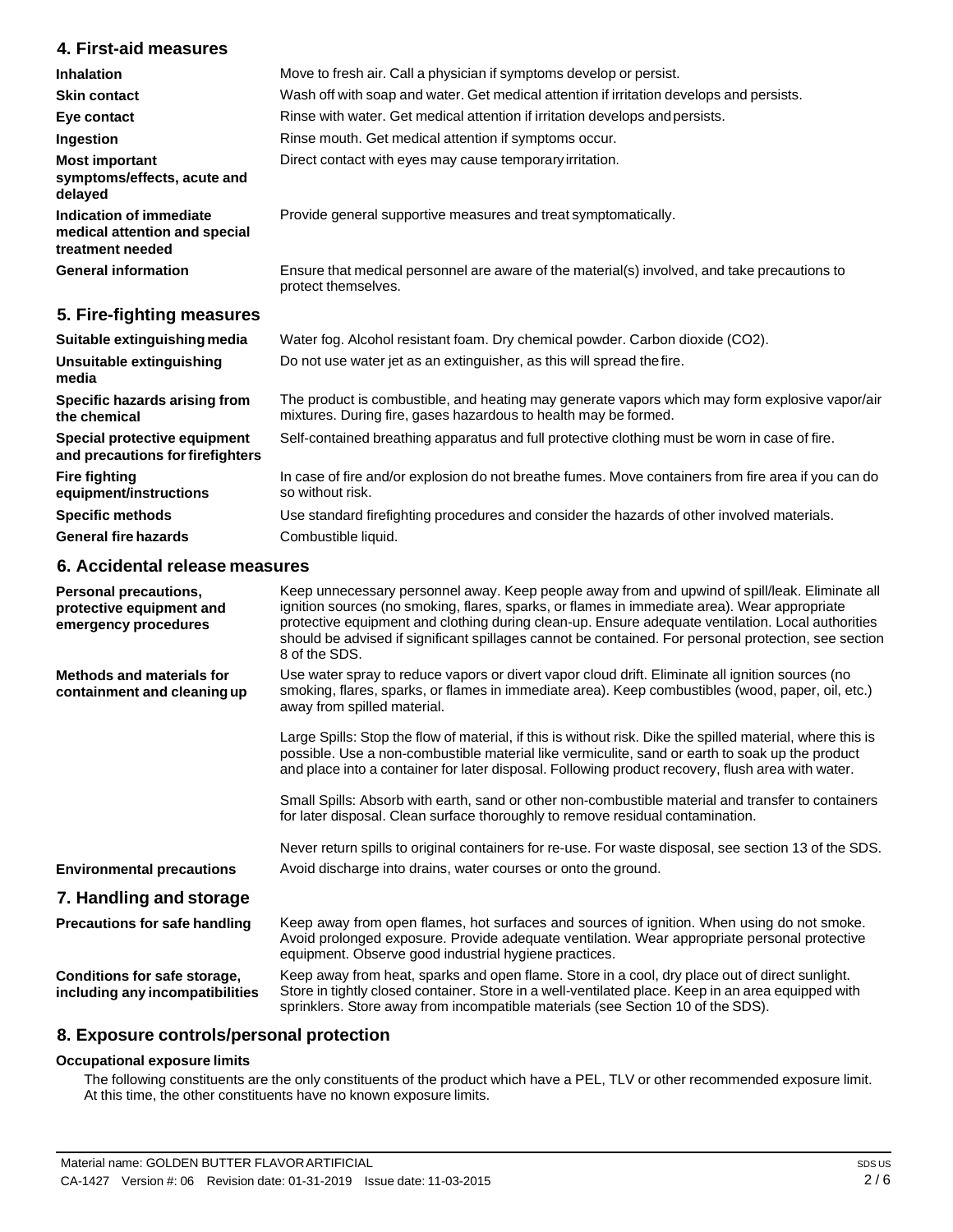| <b>Components</b>                         | US. Workplace Environmental Exposure Level (WEEL) Guides<br>Type                                                                                                                                                                                                                                                                                                   | Value             | <b>Form</b> |
|-------------------------------------------|--------------------------------------------------------------------------------------------------------------------------------------------------------------------------------------------------------------------------------------------------------------------------------------------------------------------------------------------------------------------|-------------------|-------------|
| PROPYLENE GLYCOL<br>NOM NFI (CAS 57-55-6) | TWA                                                                                                                                                                                                                                                                                                                                                                | 10 mg/m3          | Aerosol.    |
| VANILLIN #234 (CAS<br>$121 - 33 - 5$      | <b>TWA</b>                                                                                                                                                                                                                                                                                                                                                         | $10 \text{ mg/m}$ |             |
| <b>Biological limit values</b>            | No biological exposure limits noted for the ingredient(s).                                                                                                                                                                                                                                                                                                         |                   |             |
| Appropriate engineering<br>controls       | Good general ventilation should be used. Ventilation rates should be matched to conditions. If<br>applicable, use process enclosures, local exhaust ventilation, or other engineering controls to<br>maintain airborne levels below recommended exposure limits. If exposure limits have not been<br>established, maintain airborne levels to an acceptable level. |                   |             |
|                                           | Individual protection measures, such as personal protective equipment                                                                                                                                                                                                                                                                                              |                   |             |
| <b>Eye/face protection</b>                | Wear safety glasses with side shields (or goggles).                                                                                                                                                                                                                                                                                                                |                   |             |
| <b>Skin protection</b>                    |                                                                                                                                                                                                                                                                                                                                                                    |                   |             |
| <b>Hand protection</b>                    | Wear appropriate chemical resistant gloves.                                                                                                                                                                                                                                                                                                                        |                   |             |
| Other                                     | Wear suitable protective clothing.                                                                                                                                                                                                                                                                                                                                 |                   |             |
| <b>Respiratory protection</b>             | If engineering controls do not maintain airborne concentrations below recommended exposure<br>limits (where applicable) or to an acceptable level (in countries where exposure limits have not<br>been established), an approved respirator must be worn.                                                                                                          |                   |             |
| <b>Thermal hazards</b>                    | Wear appropriate thermal protective clothing, whennecessary.                                                                                                                                                                                                                                                                                                       |                   |             |
| <b>General hygiene</b><br>considerations  | When using do not smoke. Always observe good personal hygiene measures, such as washing<br>after handling the material and before eating, drinking, and/or smoking. Routinely wash work<br>clothing and protective equipment to remove contaminants.                                                                                                               |                   |             |

# **9. Physical and chemical properties**

| Appearance                                        |                                               |
|---------------------------------------------------|-----------------------------------------------|
| <b>Physical state</b>                             | Liquid.                                       |
| Form                                              | Liquid.                                       |
| Color                                             | Not available.                                |
| Odor                                              | Not available.                                |
| Odor threshold                                    | Not available.                                |
| рH                                                | Not available.                                |
| <b>Melting point/freezing point</b>               | -74.2 $\degree$ F (-59 $\degree$ C) estimated |
| Initial boiling point and boiling<br>range        | 370.76 °F (188.2 °C) estimated                |
| <b>Flash point</b>                                | 190.0 °F (87.8 °C)                            |
| <b>Evaporation rate</b>                           | Not available.                                |
| Flammability (solid, gas)                         | Not applicable.                               |
| Upper/lower flammability or explosive limits      |                                               |
| <b>Flammability limit - lower</b><br>$(\%)$       | Not available.                                |
| <b>Flammability limit - upper</b><br>$(\%)$       | Not available.                                |
| Explosive limit - lower (%)                       | Not available.                                |
| Explosive limit - upper (%)                       | Not available.                                |
| Vapor pressure                                    | 0.17 hPa estimated                            |
| <b>Vapor density</b>                              | Not available.                                |
| <b>Relative density</b>                           | Not available.                                |
| Solubility(ies)                                   |                                               |
| <b>Solubility (water)</b>                         | Not available.                                |
| <b>Partition coefficient</b><br>(n-octanol/water) | Not available.                                |
| <b>Auto-ignition temperature</b>                  | 700 °F (371.11 °C) estimated                  |
| <b>Decomposition temperature</b>                  | Not available.                                |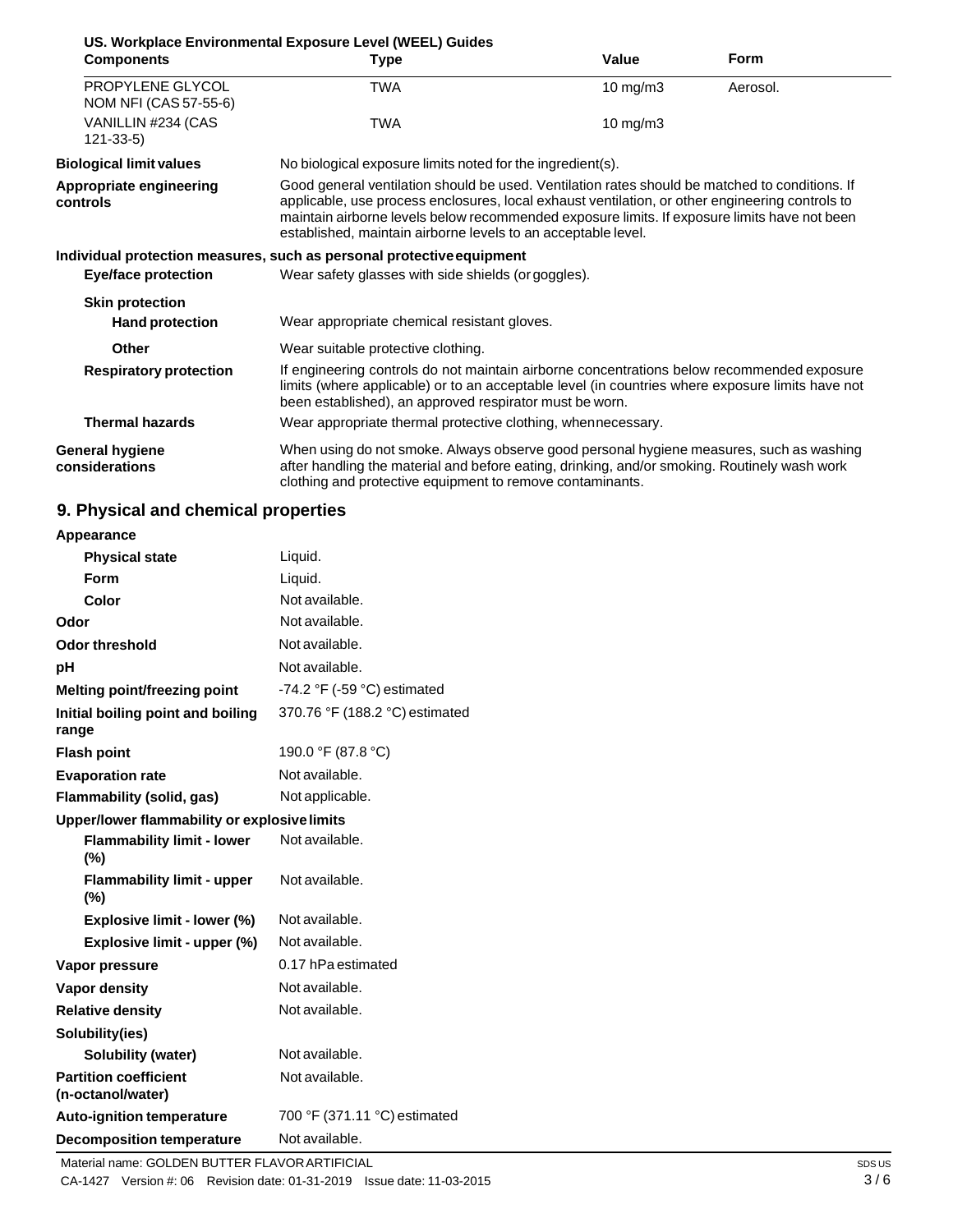| <b>Viscosity</b>            | Not available.             |
|-----------------------------|----------------------------|
| Other information           |                            |
| <b>Explosive properties</b> | Not explosive.             |
| <b>Flammability class</b>   | Combustible IIIA estimated |
| <b>Oxidizing properties</b> | Not oxidizing.             |
| <b>Refractive index</b>     | 1.4186 - 1.4486            |
| <b>Specific gravity</b>     | 1.02 - 1.05                |
|                             |                            |

# **10. Stability and reactivity**

| <b>Reactivity</b>                            | The product is stable and non-reactive under normal conditions of use, storage and transport.                                                                            |
|----------------------------------------------|--------------------------------------------------------------------------------------------------------------------------------------------------------------------------|
| <b>Chemical stability</b>                    | Material is stable under normal conditions.                                                                                                                              |
| <b>Possibility of hazardous</b><br>reactions | No dangerous reaction known under conditions of normal use.                                                                                                              |
| <b>Conditions to avoid</b>                   | Keep away from heat, hot surfaces, sparks, open flames and other ignition sources. Avoid<br>temperatures exceeding the flash point. Contact with incompatible materials. |
| Incompatible materials                       | Strong oxidizing agents.                                                                                                                                                 |
| <b>Hazardous decomposition</b><br>products   | No hazardous decomposition products are known.                                                                                                                           |

# **11. Toxicological information**

## **Information on likely routes of exposure**

| <b>Inhalation</b>                                                                  | Prolonged inhalation may be harmful.                                                                                            |
|------------------------------------------------------------------------------------|---------------------------------------------------------------------------------------------------------------------------------|
| <b>Skin contact</b>                                                                | No adverse effects due to skin contact are expected.                                                                            |
| Eye contact                                                                        | Direct contact with eyes may cause temporary irritation.                                                                        |
| Ingestion                                                                          | Expected to be a low ingestion hazard.                                                                                          |
| Symptoms related to the<br>physical, chemical and<br>toxicological characteristics | Direct contact with eyes may cause temporary irritation.                                                                        |
| Information on toxicological effects                                               |                                                                                                                                 |
| <b>Acute toxicity</b>                                                              | Not available.                                                                                                                  |
| <b>Skin corrosion/irritation</b>                                                   | Prolonged skin contact may cause temporary irritation.                                                                          |
| Serious eye damage/eye<br>irritation                                               | Direct contact with eyes may cause temporary irritation.                                                                        |
| Respiratory or skinsensitization                                                   |                                                                                                                                 |
| <b>Respiratory sensitization</b>                                                   | Not a respiratory sensitizer.                                                                                                   |
| <b>Skin sensitization</b>                                                          | This product is not expected to cause skin sensitization.                                                                       |
| Germ cell mutagenicity                                                             | No data available to indicate product or any components present at greater than 0.1% are<br>mutagenic or genotoxic.             |
| <b>Carcinogenicity</b>                                                             | Not classifiable as to carcinogenicity to humans.                                                                               |
| Not listed.<br>Not regulated.                                                      | <b>IARC Monographs. Overall Evaluation of Carcinogenicity</b><br>OSHA Specifically Regulated Substances (29 CFR 1910.1001-1052) |
| Not listed.                                                                        | US. National Toxicology Program (NTP) Report on Carcinogens                                                                     |
| <b>Reproductive toxicity</b>                                                       | This product is not expected to cause reproductive or developmental effects.                                                    |
| <b>Specific target organ toxicity -</b><br>single exposure                         | Not classified.                                                                                                                 |
| Specific target organ toxicity -<br>repeated exposure                              | Not classified.                                                                                                                 |
| <b>Aspiration hazard</b>                                                           | Not an aspiration hazard.                                                                                                       |
| <b>Chronic effects</b>                                                             | Prolonged inhalation may be harmful.                                                                                            |
|                                                                                    |                                                                                                                                 |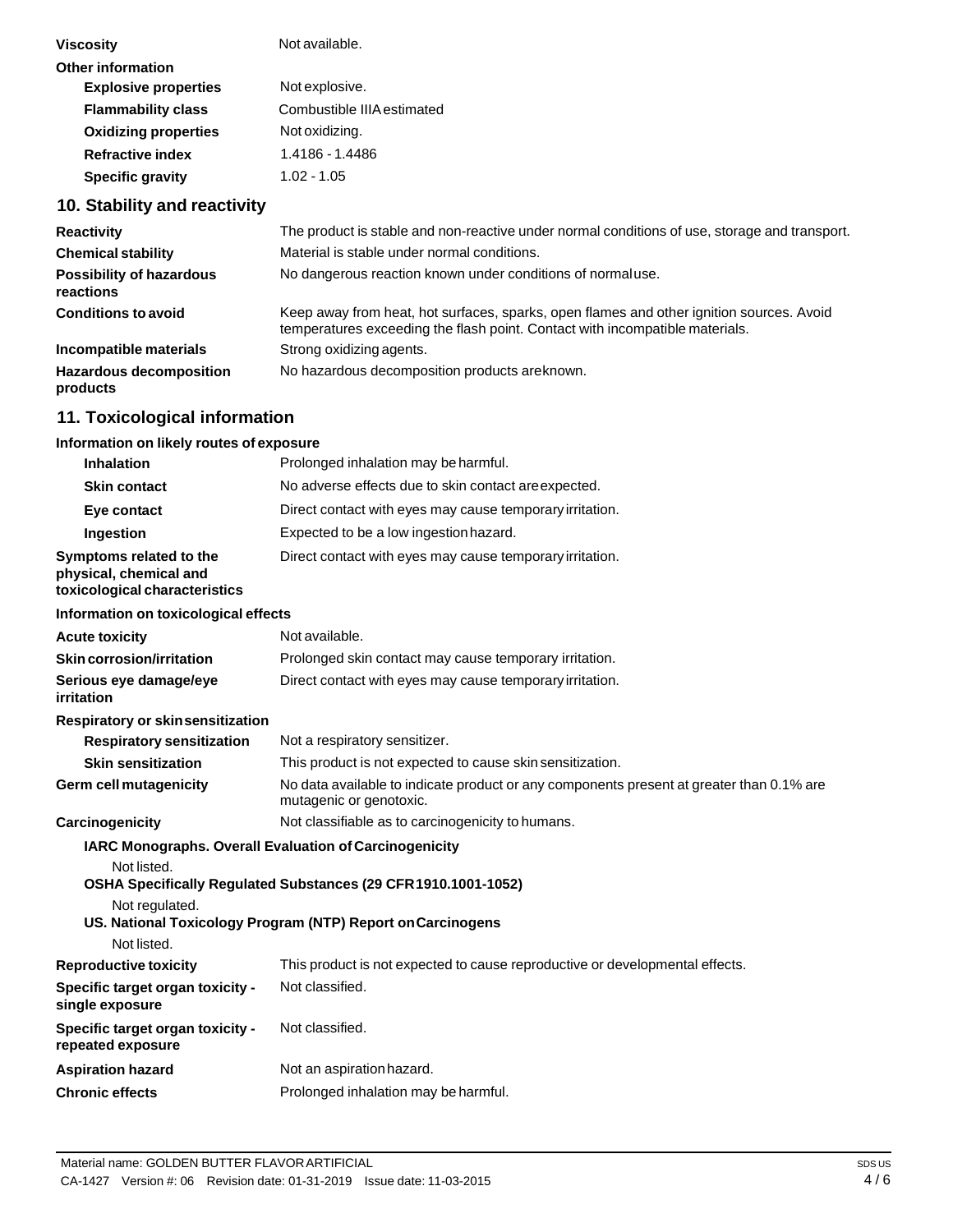# **12. Ecological information**

| <b>12. LCOIOGICAL IIIIOI IIIAUOII</b>             |                                                                                                                                                                                                       |
|---------------------------------------------------|-------------------------------------------------------------------------------------------------------------------------------------------------------------------------------------------------------|
| <b>Ecotoxicity</b>                                | The product is not classified as environmentally hazardous. However, this does not exclude the<br>possibility that large or frequent spills can have a harmful or damaging effect on the environment. |
| Persistence and degradability                     | No data is available on the degradability of any ingredients in the mixture.                                                                                                                          |
| <b>Bioaccumulative potential</b>                  |                                                                                                                                                                                                       |
| Partition coefficient n-octanol / water (log Kow) |                                                                                                                                                                                                       |
| ETHYL BUTYRATE                                    | #71 NOM<br>1.73                                                                                                                                                                                       |
| PROPYLENE GLYCOL                                  | NOM NFI<br>$-0.92$                                                                                                                                                                                    |
| VANILLIN #234                                     | 1.37                                                                                                                                                                                                  |
| <b>Mobility in soil</b>                           | No data available.                                                                                                                                                                                    |
| Other adverse effects                             | No other adverse environmental effects (e.g. ozone depletion, photochemical ozone creation<br>potential, endocrine disruption, global warming potential) are expected from this component.            |

# **13. Disposal considerations**

| <b>Disposal instructions</b>             | Collect and reclaim or dispose in sealed containers at licensed waste disposal site. Incinerate the<br>material under controlled conditions in an approved incinerator. Dispose of contents/container in<br>accordance with local/regional/national/international regulations. |
|------------------------------------------|--------------------------------------------------------------------------------------------------------------------------------------------------------------------------------------------------------------------------------------------------------------------------------|
| Local disposal regulations               | Dispose in accordance with all applicable regulations.                                                                                                                                                                                                                         |
| Hazardous waste code                     | D002: Waste Corrosive material $[PH \le 2$ or $= >12.5$ , or corrosive to steel<br>The waste code should be assigned in discussion between the user, the producer and the waste<br>disposal company.                                                                           |
| Waste from residues / unused<br>products | Dispose of in accordance with local regulations. Empty containers or liners may retain some<br>product residues. This material and its container must be disposed of in a safe manner (see:<br>Disposal instructions).                                                         |
| <b>Contaminated packaging</b>            | Since emptied containers may retain product residue, follow label warnings even after container is<br>emptied. Empty containers should be taken to an approved waste handling site for recycling or<br>disposal.                                                               |

# **14. Transport information**

#### **DOT**

Not regulated as dangerous goods.

#### **IATA**

Not regulated as dangerous goods.

#### **IMDG**

Not regulated as dangerous goods.

#### **Transport in bulk according to Annex II of MARPOL 73/78 and** Not established.

**the IBC Code**

# **15. Regulatory information**

**US** federal regulations

This product is a "Hazardous Chemical" as defined by the OSHA Hazard Communication Standard, 29 CFR 1910.1200.

#### **Toxic Substances Control Act (TSCA)**

#### **TSCA Section 12(b) Export Notification (40 CFR 707, Subpt.D)**

Not regulated.

#### **CERCLA Hazardous Substance List (40 CFR302.4)**

Not listed.

# **SARA 304 Emergency release notification**

Not regulated.

#### **OSHA Specifically Regulated Substances (29 CFR1910.1001-1052)**

Not regulated.

# **Superfund Amendments and Reauthorization Act of 1986(SARA)**

**SARA 302 Extremely hazardous substance**

Not listed.

**SARA 311/312 Hazardous chemical** No (Exempt)